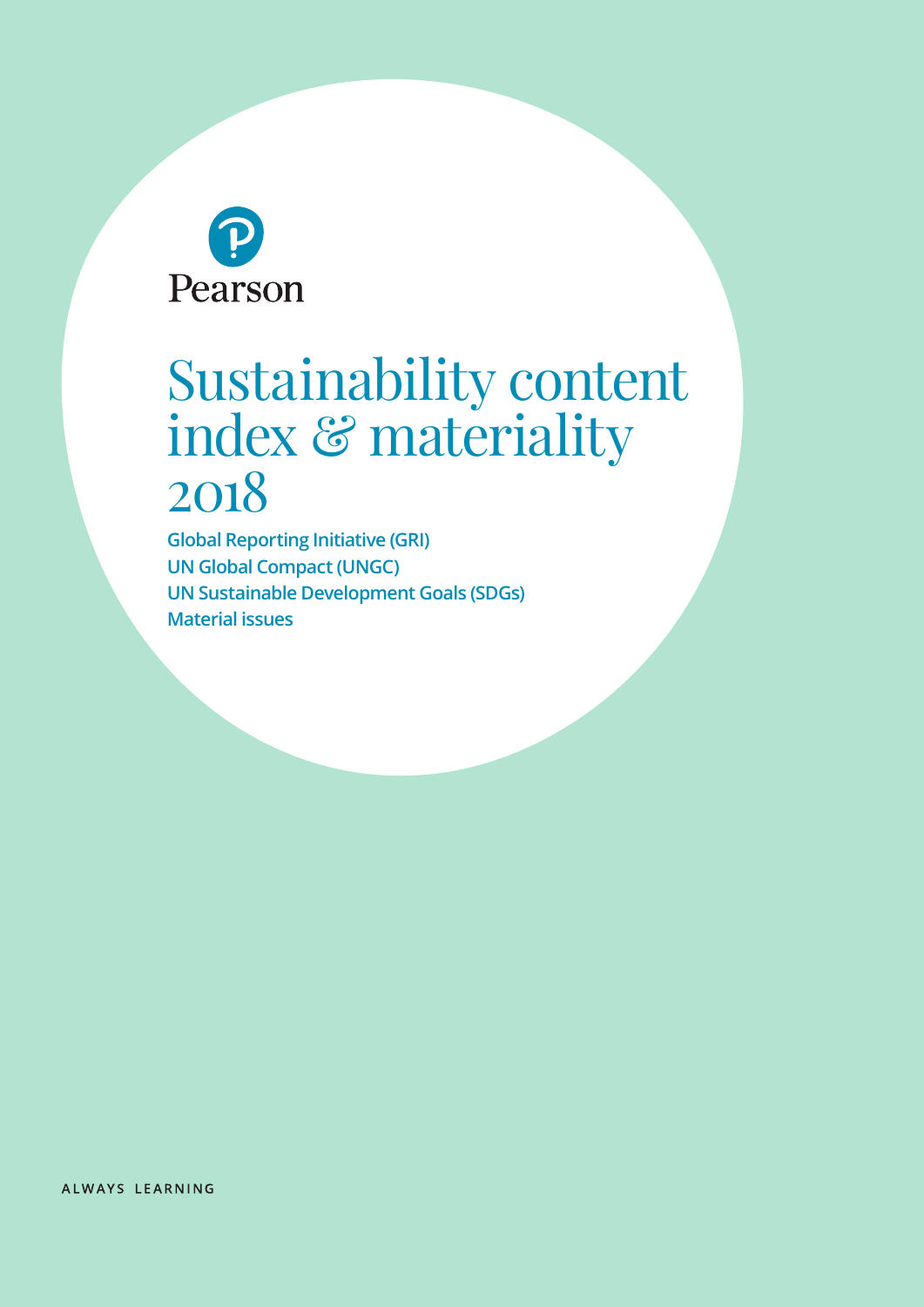# Content Index

### Global Reporting Initiative (GRI)/UN Global Compact (UNGC)/UN Sustainable Development Goals (SDGs)

### **GRI 101 and 102: General disclosures**

| Indicator                   | <b>Description</b>                                                                                                                     | <b>SR 2018</b>          | Performance<br>data table | AR 2018                            | <b>Additional notes</b>                                                                                                                                                     | <b>Omissions</b> | <b>UNGC</b>                                                                       | <b>SDGs</b>  |
|-----------------------------|----------------------------------------------------------------------------------------------------------------------------------------|-------------------------|---------------------------|------------------------------------|-----------------------------------------------------------------------------------------------------------------------------------------------------------------------------|------------------|-----------------------------------------------------------------------------------|--------------|
|                             | <b>Organizational profile</b>                                                                                                          |                         |                           |                                    |                                                                                                                                                                             |                  |                                                                                   |              |
| GRI 102-1                   | Name of the organization                                                                                                               | p1                      |                           | p1                                 |                                                                                                                                                                             |                  |                                                                                   |              |
| GRI 102-2                   | Activities, brands, products,<br>and services                                                                                          | p1                      |                           | p4-5                               |                                                                                                                                                                             |                  |                                                                                   |              |
| GRI 102-3                   | Location of headquarters                                                                                                               |                         |                           | p148                               |                                                                                                                                                                             |                  |                                                                                   |              |
| GRI 102-4                   | Location of operations                                                                                                                 |                         |                           | p4; p54-59;<br>p216-219            |                                                                                                                                                                             |                  |                                                                                   |              |
| GRI 102-5                   | Ownership and legal form                                                                                                               |                         |                           | p127; p201                         |                                                                                                                                                                             |                  |                                                                                   |              |
| GRI 102-6                   | Markets served                                                                                                                         | p1                      |                           | p158-160;<br>p216-219              |                                                                                                                                                                             |                  |                                                                                   |              |
| GRI 102-7                   | Scale of the organization                                                                                                              | p1                      | p2-5                      | p142-145;<br>p158-160;<br>p171-172 |                                                                                                                                                                             |                  |                                                                                   |              |
| GRI 102-8                   | Information on employees and<br>other workers                                                                                          | p2; p38-42              | $p2-5$                    | p37; p167                          |                                                                                                                                                                             |                  |                                                                                   |              |
| GRI 102-9                   | Supply chain                                                                                                                           | p49-52                  |                           | p36                                |                                                                                                                                                                             |                  |                                                                                   |              |
| GRI 102-10                  | Significant changes to the<br>organization and its supply chain                                                                        |                         |                           | p45; p154                          |                                                                                                                                                                             |                  |                                                                                   |              |
| GRI 102-11                  | Precautionary Principle or approach                                                                                                    | p46-48;<br>p60-61       |                           | p33; p39;<br>p60-61                |                                                                                                                                                                             |                  | $\overline{7}$                                                                    | 6, 7, 13, 15 |
| GRI 102-12                  | <b>External initiatives</b>                                                                                                            | p4; p30-31;<br>p33; p48 |                           |                                    |                                                                                                                                                                             |                  | $1 - 10$                                                                          | 17           |
| GRI 102-13                  | Membership of associations                                                                                                             | p30-31                  |                           |                                    |                                                                                                                                                                             |                  |                                                                                   | 17           |
| <b>Strategy</b>             |                                                                                                                                        |                         |                           |                                    |                                                                                                                                                                             |                  |                                                                                   |              |
| GRI 102-14                  | Statement from senior decision-<br>maker                                                                                               | $p3-4$                  |                           |                                    |                                                                                                                                                                             |                  | Statement of<br>commitment<br>to the ten<br>principles<br>from chief<br>executive |              |
| GRI 102-15                  | Key impacts, risks, and opportunities p4-6;                                                                                            | p60-61                  | p2-6                      |                                    | p33; p60-61 See also p9-12 of this<br>document                                                                                                                              |                  | $1 - 10$                                                                          | 4, 8, 10     |
| <b>Ethics and integrity</b> |                                                                                                                                        |                         |                           |                                    |                                                                                                                                                                             |                  |                                                                                   |              |
| GRI 102-16                  | Values, principles, standards,<br>and norms of behavior                                                                                | p54; p57                |                           | p37                                | Company policies<br>are posted on the<br>sustainability section<br>of our website<br>(www.pearson.com/<br>corporate/our-<br>policies.html).                                 |                  |                                                                                   |              |
| GRI 102-17                  | Mechanisms for advice and<br>concerns about ethics                                                                                     | p54                     | p <sub>2</sub>            | p37                                |                                                                                                                                                                             |                  |                                                                                   |              |
| Governance                  |                                                                                                                                        |                         |                           |                                    |                                                                                                                                                                             |                  |                                                                                   |              |
| GRI 102-18                  | Governance structure                                                                                                                   | p53-54                  |                           | p78-126                            |                                                                                                                                                                             |                  |                                                                                   |              |
| GRI 102-22                  | Composition of the highest<br>governance body and its committees                                                                       | p53                     |                           | p80-89                             |                                                                                                                                                                             |                  |                                                                                   |              |
| GRI 102-23                  | Chair of the highest governance body                                                                                                   |                         |                           | p82                                |                                                                                                                                                                             |                  |                                                                                   |              |
| GRI 102-25                  | Conflicts of interest                                                                                                                  |                         |                           | p83                                |                                                                                                                                                                             |                  |                                                                                   |              |
| GRI 102-26                  | Role of highest governance body in<br>setting purpose, values, and strategy                                                            | p53                     |                           | p78-79;<br>p106-107                |                                                                                                                                                                             |                  |                                                                                   |              |
| GRI 102-29                  | Identifying and managing<br>economic, environmental,<br>and social impacts                                                             | p60-61                  |                           | p106-107                           | See also p9-12 of this<br>document                                                                                                                                          |                  |                                                                                   |              |
| GRI 102-32                  | Highest governance body's<br>role in sustainability reporting<br>$SP2018 =$ Sustainability Report 2018; www.pearson.com/sustainability | p53                     |                           | p106-107                           | The Board's Reputation<br>& Responsibility<br>committee reviews the<br>annual sustainability<br>report.<br>Performance Data Table: www.pearson.com/content/dam/one-dot-com/ |                  |                                                                                   |              |

SR 2018 = **Sustainability Report 2018:** [www.pearson.com/sustainability](http://www.pearson.com/sustainability) AR 2018 = **Annual Report and Accounts 2018:** [www.pearson.com/](https://www.pearson.com/corporate/ar2018.html) [corporate/ar2018.html](https://www.pearson.com/corporate/ar2018.html)

**Performance Data Table:** [www.pearson.com/content/dam/one-dot-com/](https://www.pearson.com/content/dam/one-dot-com/one-dot-com/global/Files/sustainability/2018-reports/2018_Sustainability_Performance_Data.pdf) [one-dot-com/global/Files/sustainability/2018-reports/2018\\_](https://www.pearson.com/content/dam/one-dot-com/one-dot-com/global/Files/sustainability/2018-reports/2018_Sustainability_Performance_Data.pdf) [Sustainability\\_Performance\\_Data.pdf](https://www.pearson.com/content/dam/one-dot-com/one-dot-com/global/Files/sustainability/2018-reports/2018_Sustainability_Performance_Data.pdf)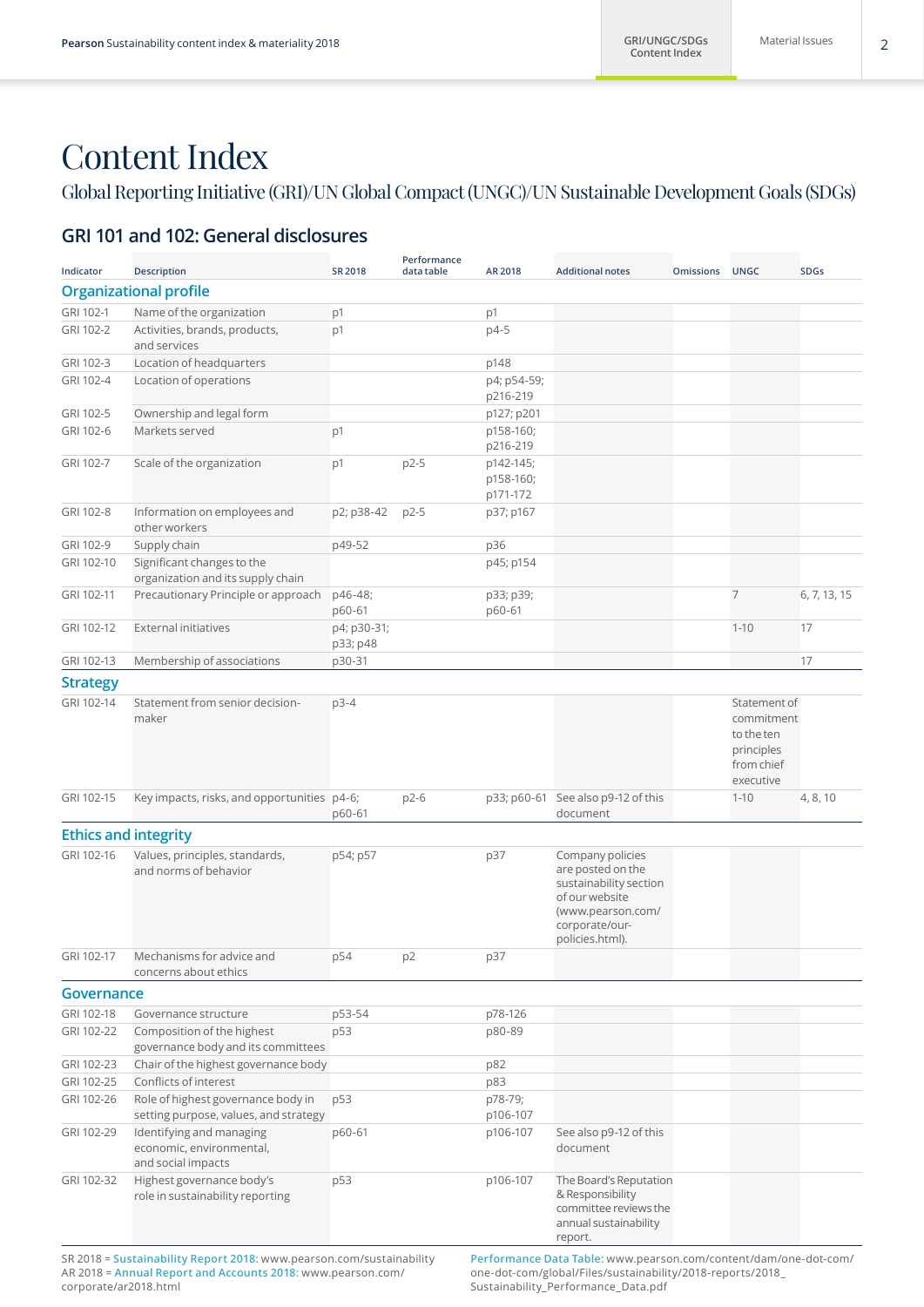### Global Reporting Initiative (GRI)/UN Global Compact (UNGC)/UN Sustainable Development Goals (SDGs)

| Indicator                  | <b>Description</b>                              | <b>SR 2018</b> | Performance<br>data table | AR 2018   | <b>Additional notes</b>                 | <b>Omissions</b> | <b>UNGC</b> | <b>SDGs</b> |
|----------------------------|-------------------------------------------------|----------------|---------------------------|-----------|-----------------------------------------|------------------|-------------|-------------|
|                            | Stakeholder engagement                          |                |                           |           |                                         |                  |             |             |
| GRI 102-40                 | List of stakeholder groups                      | p58-59;        |                           | p26-28    |                                         |                  |             |             |
|                            |                                                 | p30-31         |                           |           |                                         |                  |             |             |
| GRI 102-41                 | Collective bargaining agreements                | p38            |                           |           |                                         |                  | 3           | 8           |
| GRI 102-42                 | Identifying and selecting                       | p30-31;        |                           |           |                                         |                  |             |             |
|                            | stakeholders                                    | p58-61         |                           |           |                                         |                  |             |             |
| GRI 102-43                 | Approach to stakeholder                         | p30-31;        |                           |           |                                         |                  |             |             |
|                            | engagement                                      | p58-61         |                           |           |                                         |                  |             |             |
| GRI 102-44                 | Key topics and concerns raised                  | p30-31;        |                           |           | See also p9-12 of this                  |                  |             |             |
|                            |                                                 | p58-61         |                           |           | document                                |                  |             |             |
| <b>Reporting practices</b> |                                                 |                |                           |           |                                         |                  |             |             |
| GRI 102-45                 | Entities included in the consolidated           |                |                           | p134-147; |                                         |                  |             |             |
|                            | financial statements                            |                |                           | p158-160  |                                         |                  |             |             |
| GRI 102-46                 | Defining report content and topic<br>boundaries | p60-61         |                           | p32-33    | See also p9-12 of this<br>document      |                  |             |             |
| GRI 102-47                 | List of material topics                         | p60-61         |                           | p32-33    | See also p9-12 of this                  |                  |             |             |
|                            |                                                 |                |                           |           | document                                |                  |             |             |
| GRI 102-48                 | Restatements of information                     |                |                           |           | 2017 employee                           |                  |             |             |
|                            |                                                 |                |                           |           | turnover percentages                    |                  |             |             |
|                            |                                                 |                |                           |           | were recalculated as                    |                  |             |             |
|                            |                                                 |                |                           |           | the percentage of all                   |                  |             |             |
|                            |                                                 |                |                           |           | employees rather                        |                  |             |             |
|                            |                                                 |                |                           |           | than the percentage                     |                  |             |             |
|                            |                                                 |                |                           |           | total turnover. The<br>absolute numbers |                  |             |             |
|                            |                                                 |                |                           |           | are unchanged.                          |                  |             |             |
| GRI 102-49                 | Changes in reporting                            |                |                           |           | No changes                              |                  |             |             |
| GRI 102-50                 | Reporting period                                | p57            |                           |           |                                         |                  |             |             |
| GRI 102-51                 | Date of most recent report                      | p57            |                           |           |                                         |                  |             |             |
| GRI 102-52                 | Reporting cycle                                 | p57            |                           |           |                                         |                  |             |             |
| GRI 102-53                 | Contact point for questions                     | p57            |                           |           |                                         |                  |             |             |
|                            | regarding the report                            |                |                           |           |                                         |                  |             |             |
| GRI 102-54                 | Claims of reporting in accordance               | p57            |                           |           | This report has                         |                  |             |             |
|                            | with the GRI Standards                          |                |                           |           | been prepared in                        |                  |             |             |
|                            |                                                 |                |                           |           | accordance with the                     |                  |             |             |
|                            |                                                 |                |                           |           | <b>GRI Standards: Core</b><br>option    |                  |             |             |
| GRI 102-55                 | GRI content index                               |                |                           |           | Available at:                           |                  |             |             |
|                            |                                                 |                |                           |           | www.pearson.com/                        |                  |             |             |
|                            |                                                 |                |                           |           | content/dam/one-                        |                  |             |             |
|                            |                                                 |                |                           |           | dot-com/one-dot-                        |                  |             |             |
|                            |                                                 |                |                           |           | com/global/Files/                       |                  |             |             |
|                            |                                                 |                |                           |           | sustainability/2018-                    |                  |             |             |
|                            |                                                 |                |                           |           | reports/2018_                           |                  |             |             |
|                            |                                                 |                |                           |           | Content_Index.pdf                       |                  |             |             |
| GRI 102-56                 | External assurance                              | p57            |                           |           | See more about<br>external assurance    |                  |             |             |
|                            |                                                 |                |                           |           | at: www.pearson.                        |                  |             |             |
|                            |                                                 |                |                           |           | com/corporate/                          |                  |             |             |
|                            |                                                 |                |                           |           | sustainability/                         |                  |             |             |
|                            |                                                 |                |                           |           | reporting-policies/                     |                  |             |             |
|                            |                                                 |                |                           |           | reports-benchmarks.                     |                  |             |             |
|                            |                                                 |                |                           |           | html                                    |                  |             |             |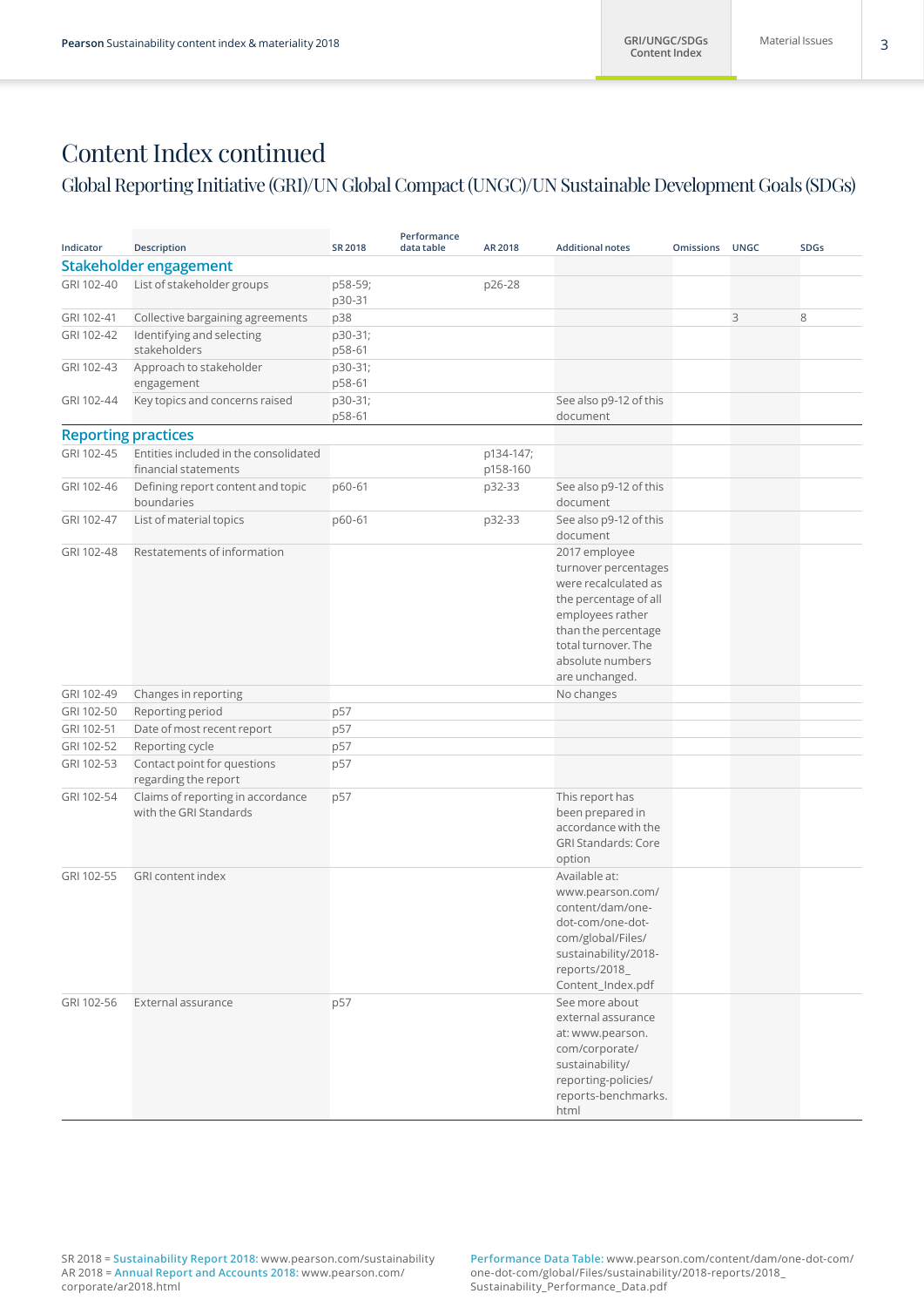### Global Reporting Initiative (GRI)/UN Global Compact (UNGC)/UN Sustainable Development Goals (SDGs)

### **GRI 200: Economic disclosures**

| Indicator | <b>Description</b>                                                                   | <b>SR 2018</b>         | Performance<br>data table | AR 2018                   | <b>Additional notes</b> | <b>Omissions</b> | <b>UNGC</b>  | <b>SDGs</b>  |
|-----------|--------------------------------------------------------------------------------------|------------------------|---------------------------|---------------------------|-------------------------|------------------|--------------|--------------|
|           | <b>GRI 201: Economic performance</b>                                                 |                        |                           |                           |                         |                  |              |              |
| GRI 103-1 | Explanation of the material topic<br>and its Boundaries                              | $p1-6$                 | $p2-8$                    | p18-24                    |                         |                  |              |              |
| GRI 103-2 | The management approach and<br>its components                                        | $p1-6$                 | $p2-8$                    | p18-24                    |                         |                  |              |              |
| GRI 103-3 | Evaluation of the management<br>approach                                             | $p1-6$                 | $p2-8$                    | p18-24                    |                         |                  |              |              |
| GRI 201-1 | Direct economic value generated<br>and distributed                                   | p1                     |                           | p2-4; p44-53;<br>p142-147 |                         |                  | $\mathbf{1}$ | 1, 8, 10     |
| GRI 201-2 | Financial implications and other<br>risks and opportunities due to<br>climate change | p46-51                 |                           | p32-33; p39               |                         |                  | 7, 8, 9      | 6, 7, 13, 15 |
|           | <b>GRI 203: Indirect economic impacts</b>                                            |                        |                           |                           |                         |                  |              |              |
| GRI 103-1 | Explanation of the material topic and p1-6<br>its Boundaries                         |                        | p8                        |                           |                         |                  |              |              |
| GRI 103-2 | The management approach and its<br>components                                        | $p1-6$                 | p8                        |                           |                         |                  |              |              |
| GRI 103-3 | Evaluation of the management<br>approach                                             | $p1-6$                 | p8                        |                           |                         |                  |              |              |
| GRI 203-1 | Infrastructure investments and<br>services supported                                 | p7-19; p20-<br>31; p45 |                           |                           |                         |                  |              | 4, 8, 10     |
| GRI 203-2 | Significant indirect economic impacts p7-19; p20-                                    | 31; p45                |                           |                           |                         |                  |              | 4, 8, 10     |
|           | <b>GRI 205: Anti-corruption</b>                                                      |                        |                           |                           |                         |                  |              |              |
| GRI 103-1 | Explanation of the material topic and p54-55<br>its Boundaries                       |                        |                           | p37; p74                  |                         |                  | 10           | 16           |
| GRI 103-2 | The management approach and its<br>components                                        | p54-55                 |                           | p37; p74                  |                         |                  | 10           | 16           |
| GRI 103-3 | Evaluation of the management<br>approach                                             | p54-55                 |                           | p37; p74                  |                         |                  | 10           | 16           |
| GRI 205-1 | Operations assessed for risks related p54-55<br>to corruption                        |                        |                           | p37; p74                  |                         |                  | 10           | 16           |
| GRI 205-2 | Communication and training about<br>anti-corruption policies and<br>procedures       | p54-55                 | p <sub>2</sub>            | p37; p74                  |                         |                  | 10           | 16           |

### **GRI 300: Environmental disclosures**

| Indicator       | <b>Description</b>                                             | SR 2018 | Performance<br>data table | AR 2018 | <b>Additional notes</b> | <b>Omissions</b> | <b>UNGC</b> | <b>SDGs</b> |
|-----------------|----------------------------------------------------------------|---------|---------------------------|---------|-------------------------|------------------|-------------|-------------|
| GRI 302: Energy |                                                                |         |                           |         |                         |                  |             |             |
| GRI 103-1       | Explanation of the material topic and p46-48<br>its Boundaries |         |                           |         |                         |                  | 7, 8, 9     | 7, 13, 15   |
| GRI 103-2       | The management approach and its<br>components                  | p46-48  |                           |         |                         |                  | 7, 8, 9     | 7, 13, 15   |
| GRI 103-3       | Evaluation of the management<br>approach                       | p46-48  |                           |         |                         |                  | 7, 8, 9     | 7, 13, 15   |
| GRI 302-1       | Energy consumption within the<br>organization                  | p46-48  | p8                        |         |                         |                  | 7, 8, 9     | 7, 13, 15   |
| GRI 302-3       | Energy intensity                                               | p46-48  | p8                        |         |                         |                  | 7, 8, 9     | 7, 13, 15   |
| GRI 302-4       | Reduction of energy consumption                                | p46-48  | p8                        |         |                         |                  | 7, 8, 9     | 7, 13, 15   |

SR 2018 = **Sustainability Report 2018:** [www.pearson.com/sustainability](http://www.pearson.com/sustainability) AR 2018 = **Annual Report and Accounts 2018:** [www.pearson.com/](https://www.pearson.com/corporate/ar2018.html) [corporate/ar2018.html](https://www.pearson.com/corporate/ar2018.html)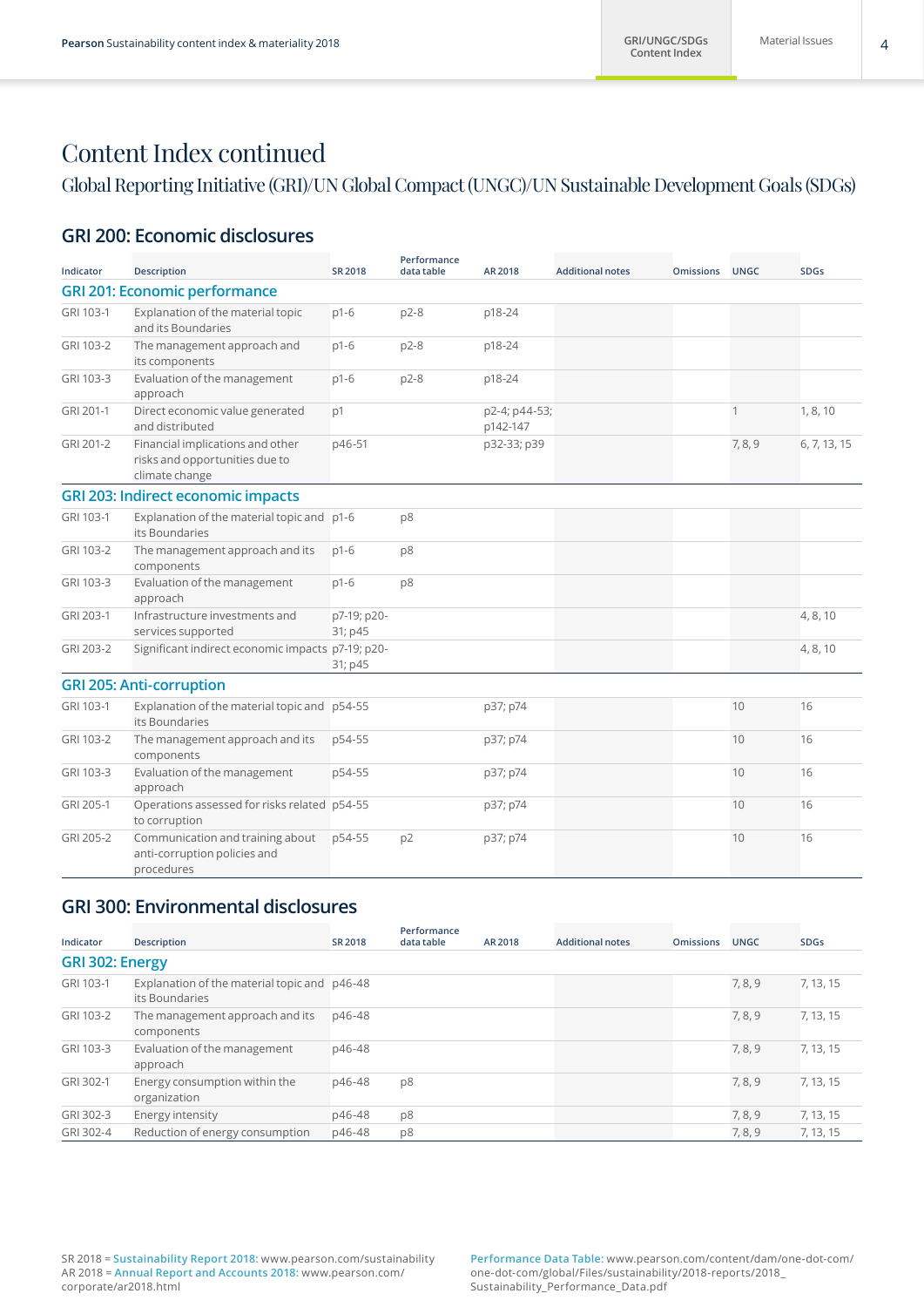## Global Reporting Initiative (GRI)/UN Global Compact (UNGC)/UN Sustainable Development Goals (SDGs)

| Indicator | <b>Description</b>                                                      | <b>SR 2018</b> | Performance<br>data table | AR 2018 | <b>Additional notes</b>                                    | <b>Omissions</b> | <b>UNGC</b> | <b>SDGs</b> |
|-----------|-------------------------------------------------------------------------|----------------|---------------------------|---------|------------------------------------------------------------|------------------|-------------|-------------|
|           | <b>GRI 305: Emissions</b>                                               |                |                           |         |                                                            |                  |             |             |
| GRI 103-1 | Explanation of the material topic and p46-48<br>its Boundaries          |                |                           | p39     |                                                            |                  | 7, 8, 9     | 7, 13, 15   |
| GRI 103-2 | The management approach and its<br>components                           | p46-48         |                           | p39     |                                                            |                  | 7, 8, 9     | 7, 13, 15   |
| GRI 103-3 | Evaluation of the management<br>approach                                | p46-48         |                           | p39     |                                                            |                  | 7, 8, 9     | 7, 13, 15   |
| GRI 305-1 | Direct (Scope 1) GHG emissions                                          | p46-48         | p8                        | p39     |                                                            |                  | 7, 8, 9     | 7, 13, 15   |
| GRI 305-2 | Energy indirect (Scope 2) GHG<br>emissions                              | p46-48         | p8                        | p39     |                                                            |                  | 7, 8, 9     | 7, 13, 15   |
| GRI 305-3 | Other indirect (Scope 3) GHG<br>emissions                               | p46-48         | p8                        | p39     |                                                            |                  | 7, 8, 9     | 7, 13, 15   |
| GRI 305-4 | GHG emission intensity                                                  | p46-48         | p8                        | p39     |                                                            |                  | 7, 8, 9     | 7, 13, 15   |
| GRI 305-5 | Reduction of GHG emissions                                              | p46-48         | p8                        | p39     |                                                            |                  | 7, 8, 9     | 7, 13, 15   |
|           | <b>GRI 307: Environmental compliance</b>                                |                |                           |         |                                                            |                  |             |             |
| GRI 103-1 | Explanation of the material topic and p46-48<br>its Boundaries          |                |                           |         |                                                            |                  | 7, 8, 9     | 7, 13, 15   |
| GRI 103-2 | The management approach and its<br>components                           | p46-48         |                           |         |                                                            |                  | 7, 8, 9     | 7, 13, 15   |
| GRI 103-3 | Evaluation of the management<br>approach                                | p46-48         |                           |         |                                                            |                  | 7, 8, 9     | 7, 13, 15   |
| GRI 307-1 | Non-compliance with environmental<br>laws and regulations               |                | p8                        |         |                                                            |                  | 7, 8, 9     | 7, 13, 15   |
|           | <b>GRI 308: Supplier environmental assessment</b>                       |                |                           |         |                                                            |                  |             |             |
| GRI 103-1 | Explanation of the material topic and p49-52<br>its Boundaries          |                |                           |         |                                                            |                  | 7, 8, 9     | 7, 13, 15   |
| GRI 103-2 | The management approach and its<br>components                           | p49-52         |                           |         |                                                            |                  | 7, 8, 9     | 7, 13, 15   |
| GRI 103-3 | Evaluation of the management<br>approach                                | p49-52         |                           |         |                                                            |                  | 7, 8, 9     | 7, 13, 15   |
| GRI 308-1 | New suppliers that were screened<br>using environmental criteria        | p49-52         |                           |         |                                                            |                  | 7, 8, 9     | 7, 13, 15   |
| GRI 308-2 | Negative environmental impacts in<br>the supply chain and actions taken |                |                           |         | No significant issues<br>were brought to our<br>attention. |                  | 7, 8, 9     | 7, 13, 15   |

### **GRI 400: Social disclosures**

| Indicator | <b>Description</b>                                                                                       | <b>SR 2018</b>      | Performance<br>data table | AR 2018  | <b>Additional notes</b> | <b>Omissions</b> | <b>UNGC</b>              | <b>SDGs</b> |
|-----------|----------------------------------------------------------------------------------------------------------|---------------------|---------------------------|----------|-------------------------|------------------|--------------------------|-------------|
|           | <b>GRI 401: Employment</b>                                                                               |                     |                           |          |                         |                  |                          |             |
| GRI 103-1 | Explanation of the material topic and<br>its Boundaries                                                  | p33; p38-42;<br>p58 |                           | p37; p65 |                         |                  | $1, 2, 3, 4, 5, 6$ 8, 10 |             |
| GRI 103-2 | The management approach and its<br>components                                                            | p33; p38-42;<br>p58 |                           | p37; p65 |                         |                  | $1, 2, 3, 4, 5, 6$ 8, 10 |             |
| GRI 103-3 | Evaluation of the management<br>approach                                                                 | p33; p38-42;<br>p58 |                           | p37; p65 |                         |                  | $1, 2, 3, 4, 5, 6$ 8, 10 |             |
| GRI 401-1 | New employee hires and employee<br>turnover                                                              |                     | $p3-4$                    |          |                         |                  | 6                        | 8,10        |
| GRI 401-2 | Benefits provided to full-time<br>employees that are not provided to<br>temporary or part-time employees | p39                 | p <sub>5</sub>            |          |                         |                  |                          | 8,10        |

SR 2018 = **Sustainability Report 2018:** [www.pearson.com/sustainability](http://www.pearson.com/sustainability) AR 2018 = **Annual Report and Accounts 2018:** [www.pearson.com/](https://www.pearson.com/corporate/ar2018.html) [corporate/ar2018.html](https://www.pearson.com/corporate/ar2018.html)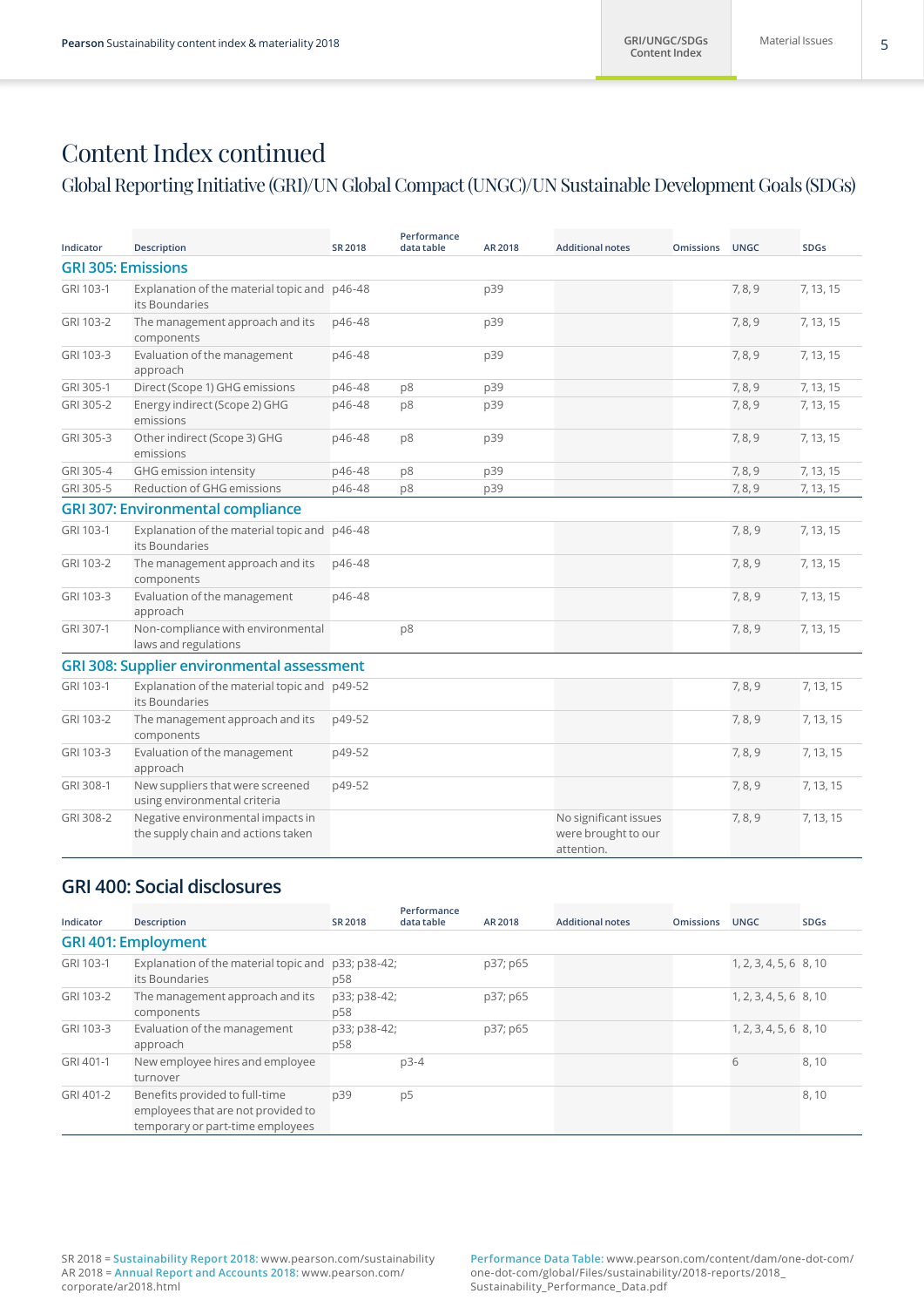### Global Reporting Initiative (GRI)/UN Global Compact (UNGC)/UN Sustainable Development Goals (SDGs)

| Indicator | <b>Description</b>                                                                                                                     | <b>SR 2018</b>   | Performance<br>data table | AR 2018  | <b>Additional notes</b>                                                                                                                                                                | <b>Omissions</b> | <b>UNGC</b>  | <b>SDGs</b> |
|-----------|----------------------------------------------------------------------------------------------------------------------------------------|------------------|---------------------------|----------|----------------------------------------------------------------------------------------------------------------------------------------------------------------------------------------|------------------|--------------|-------------|
|           | <b>GRI 403: Occupational health and safety</b>                                                                                         |                  |                           |          |                                                                                                                                                                                        |                  |              |             |
| GRI 103-1 | Explanation of the material topic and p42-43<br>its Boundaries                                                                         |                  |                           | p38; p68 |                                                                                                                                                                                        |                  | 1, 2         | 8,10        |
| GRI 103-2 | The management approach and its<br>components                                                                                          | p42-43           |                           | p38; p68 |                                                                                                                                                                                        |                  | 1, 2         | 8,10        |
| GRI 103-3 | Evaluation of the management<br>approach                                                                                               | p42-43           |                           | p38; p68 |                                                                                                                                                                                        |                  | 1, 2         | 8,10        |
| GRI 403-2 | Types of injury and rates of injury,<br>occupational diseases, lost days and<br>absenteeism, and number of work-<br>related fatalities | p42-43           | p6                        |          |                                                                                                                                                                                        |                  | 1, 2         | 8,10        |
|           | <b>GRI 404: Training and education</b>                                                                                                 |                  |                           |          |                                                                                                                                                                                        |                  |              |             |
| GRI 103-1 | Explanation of the material topic and p38-40<br>its Boundaries                                                                         |                  |                           | p37; p65 |                                                                                                                                                                                        |                  | $\mathbf{1}$ | 4, 8, 10    |
| GRI 103-2 | The management approach and its<br>components                                                                                          | p38-40           |                           | p37; p65 |                                                                                                                                                                                        |                  | $\mathbf{1}$ | 4, 8, 10    |
| GRI 103-3 | Evaluation of the management<br>approach                                                                                               | p38-40           |                           | p37; p65 |                                                                                                                                                                                        |                  | $\mathbf{1}$ | 4, 8, 10    |
| GRI 404-1 | Average hours of training per year<br>per employee                                                                                     |                  | p <sub>5</sub>            |          |                                                                                                                                                                                        |                  |              | 4, 8, 10    |
| GRI 404-2 | Programs for upgrading employee<br>skills and transition assistance<br>programs                                                        | p38-39           |                           |          |                                                                                                                                                                                        |                  |              | 4, 8, 10    |
| GRI 404-3 | Percentage of employees receiving<br>regular performance and career<br>development reviews                                             |                  | p5                        |          |                                                                                                                                                                                        |                  |              | 4, 8, 10    |
|           | <b>GRI 405: Diversity and equal opportunity</b>                                                                                        |                  |                           |          |                                                                                                                                                                                        |                  |              |             |
| GRI 103-1 | Explanation of the material topic and p40-42<br>its Boundaries                                                                         |                  |                           | p38      |                                                                                                                                                                                        |                  | 1, 2, 6      | 8,10        |
| GRI 103-2 | The management approach and its<br>components                                                                                          | p40-42           |                           | p38      |                                                                                                                                                                                        |                  | 1, 2, 6      | 8,10        |
| GRI 103-3 | Evaluation of the management<br>approach                                                                                               | p40-42           |                           | p38      |                                                                                                                                                                                        |                  | 1, 2, 6      | 8,10        |
| GRI 405-1 | Diversity of governance bodies and<br>employees                                                                                        | p40; p42         | p <sub>2</sub>            | p38      |                                                                                                                                                                                        |                  | 1, 2, 6      | 8,10        |
| GRI 405-2 | Ratio of basic salary and<br>remuneration of women to men                                                                              | p40              |                           | p38      | See Pearson's UK<br>gender pay report at:<br>www.pearson.com/<br>corporate/news/<br>media/news-<br>announcements/<br>2019/03/pearson-<br>publishes-2018-<br>gender-pay-report.<br>html |                  | 1, 2, 6      | 8,10        |
|           | GRI 407: Freedom of association and collective bargaining                                                                              |                  |                           |          |                                                                                                                                                                                        |                  |              |             |
| GRI 103-1 | Explanation of the material topic and p33; p38;<br>its Boundaries                                                                      | p49              |                           |          |                                                                                                                                                                                        |                  | 3            | 8           |
| GRI 103-2 | The management approach and its<br>components                                                                                          | p33; p38;<br>p49 |                           |          |                                                                                                                                                                                        |                  | 3            | 8           |
| GRI 103-3 | Evaluation of the management<br>approach                                                                                               | p33; p38;<br>p49 |                           |          |                                                                                                                                                                                        |                  | 3            | 8           |
| GRI 407-1 | Operations and suppliers in which<br>the right to freedom of association<br>and collective bargaining may be at<br>risk                | p33; p38;<br>p49 |                           |          |                                                                                                                                                                                        |                  | 3            | 8           |

SR 2018 = **Sustainability Report 2018:** [www.pearson.com/sustainability](http://www.pearson.com/sustainability) AR 2018 = **Annual Report and Accounts 2018:** [www.pearson.com/](https://www.pearson.com/corporate/ar2018.html) [corporate/ar2018.html](https://www.pearson.com/corporate/ar2018.html)

**Performance Data Table:** [www.pearson.com/content/dam/one-dot-com/](https://www.pearson.com/content/dam/one-dot-com/one-dot-com/global/Files/sustainability/2018-reports/2018_Sustainability_Performance_Data.pdf) [one-dot-com/global/Files/sustainability/2018-reports/2018\\_](https://www.pearson.com/content/dam/one-dot-com/one-dot-com/global/Files/sustainability/2018-reports/2018_Sustainability_Performance_Data.pdf) [Sustainability\\_Performance\\_Data.pdf](https://www.pearson.com/content/dam/one-dot-com/one-dot-com/global/Files/sustainability/2018-reports/2018_Sustainability_Performance_Data.pdf)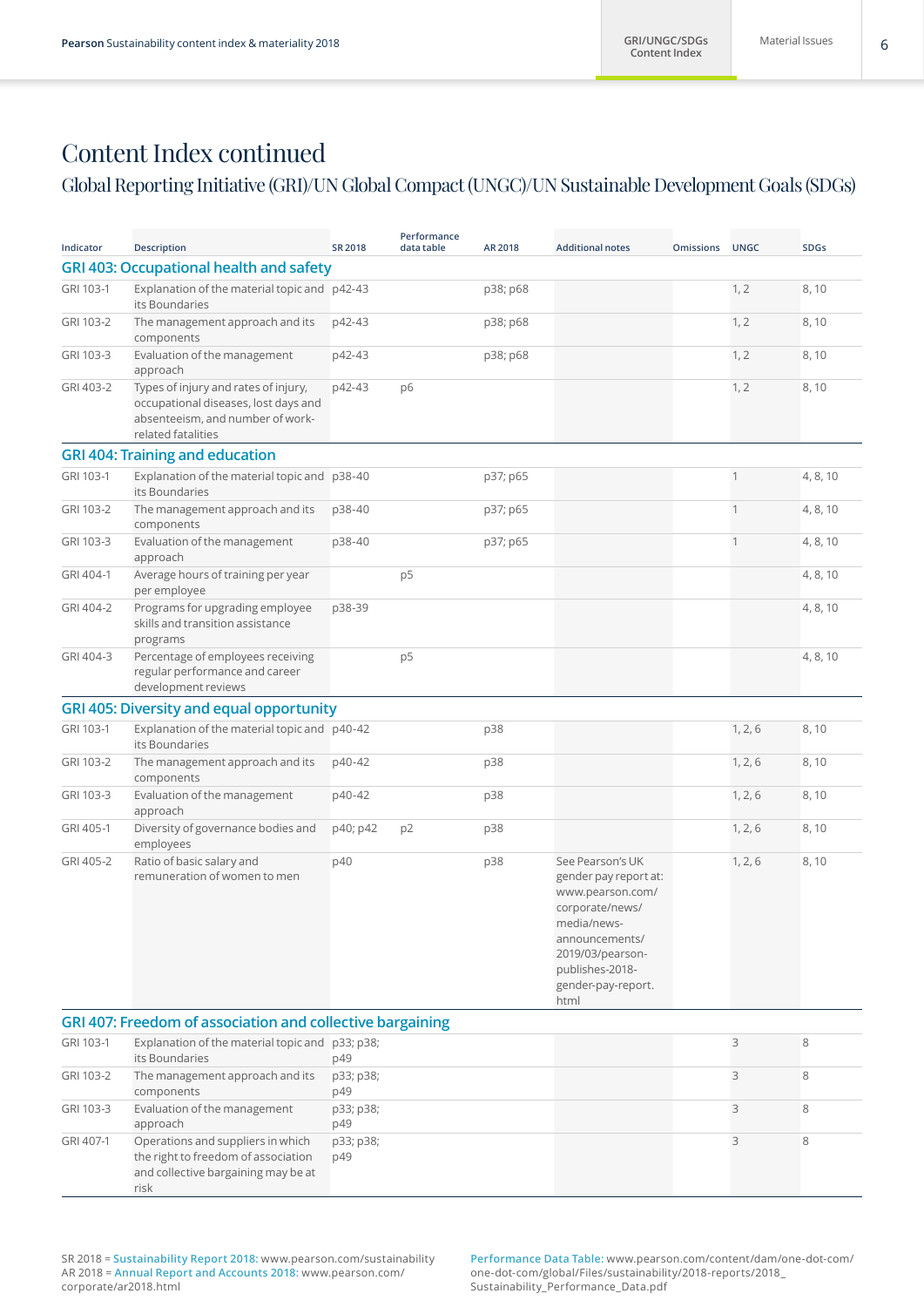### Global Reporting Initiative (GRI)/UN Global Compact (UNGC)/UN Sustainable Development Goals (SDGs)

| Indicator | <b>Description</b>                                                                                                                  | <b>SR 2018</b>                   | Performance<br>data table | AR 2018 | <b>Additional notes</b>                                                                                                         | <b>Omissions</b> | <b>UNGC</b>               | <b>SDGs</b> |
|-----------|-------------------------------------------------------------------------------------------------------------------------------------|----------------------------------|---------------------------|---------|---------------------------------------------------------------------------------------------------------------------------------|------------------|---------------------------|-------------|
|           | <b>GRI 408: Child labor</b>                                                                                                         |                                  |                           |         |                                                                                                                                 |                  |                           |             |
| GRI 103-1 | Explanation of the material topic and p33; p49<br>its Boundaries                                                                    |                                  |                           |         |                                                                                                                                 |                  | 5                         | 8           |
| GRI 103-2 | The management approach and its<br>components                                                                                       | p33; p49                         |                           |         |                                                                                                                                 |                  | 5                         | 8           |
| GRI 103-3 | Evaluation of the management<br>approach                                                                                            | p33; p49                         |                           |         |                                                                                                                                 |                  | 5                         | 8           |
| GRI 408-1 | Operations and suppliers at<br>significant risk for incidents of child<br>labor                                                     | p33; p49                         |                           |         |                                                                                                                                 |                  | 5                         | 8           |
|           | GRI 409: Forced or compulsory labor                                                                                                 |                                  |                           |         |                                                                                                                                 |                  |                           |             |
| GRI 103-1 | Explanation of the material topic and p33; p49<br>its Boundaries                                                                    |                                  |                           |         |                                                                                                                                 |                  | $\overline{4}$            | 8           |
| GRI 103-2 | The management approach and its<br>components                                                                                       | p33; p49                         |                           |         |                                                                                                                                 |                  | $\overline{4}$            | 8           |
| GRI 103-3 | Evaluation of the management<br>approach                                                                                            | p33; p49                         |                           |         |                                                                                                                                 |                  | $\overline{4}$            | 8           |
| GRI 409-1 | Operations and suppliers at<br>significant risk for incidents of forced<br>or compulsory labor                                      | p33; p49                         |                           |         |                                                                                                                                 |                  | 4                         | 8           |
|           | <b>GRI 412: Human rights assessment</b>                                                                                             |                                  |                           |         |                                                                                                                                 |                  |                           |             |
| GRI 103-1 | Explanation of the material topic and<br>its Boundaries                                                                             | p33-34, p49-<br>52               |                           | p36     |                                                                                                                                 |                  | 1, 2, 3, 4, 5, 6 4, 8, 10 |             |
| GRI 103-2 | The management approach and its<br>components                                                                                       | p33-34, p49-<br>52               |                           | p36     |                                                                                                                                 |                  | 1, 2, 3, 4, 5, 6 4, 8, 10 |             |
| GRI 103-3 | Evaluation of the management<br>approach                                                                                            | p33-34, p49-<br>52               |                           | p36     |                                                                                                                                 |                  | 1, 2, 3, 4, 5, 6 4, 8, 10 |             |
| GRI 412-1 | Operations that have been subject to<br>human rights reviews or impact<br>assessments                                               | p33-34, p49-<br>52               |                           |         |                                                                                                                                 |                  | 1, 2, 3, 4, 5, 6 4, 8, 10 |             |
| GRI 412-2 | Employee training on human rights<br>policies or procedures                                                                         | p34; p35;<br>p37; p40;<br>p54-55 |                           |         | We provided training<br>on data privacy,<br>safeguarding,<br>Editorial Policy, D&I,<br>code of conduct, and<br>anti-corruption. |                  | 1, 2, 3, 4, 5, 6 4, 8, 10 |             |
| GRI 412-3 | Significant investment agreements<br>and contracts that include human<br>rights clauses or that underwent<br>human rights screening | p33-34, p49-<br>52               |                           |         |                                                                                                                                 |                  | 1, 2, 3, 4, 5, 6 4, 8, 10 |             |
|           | <b>GRI 413: Local communities</b>                                                                                                   |                                  |                           |         |                                                                                                                                 |                  |                           |             |
| GRI 103-1 | Explanation of the material topic and p7-19; p45<br>its Boundaries                                                                  |                                  |                           | p34-35  |                                                                                                                                 |                  |                           | 1, 4, 8, 10 |
| GRI 103-2 | The management approach and its<br>components                                                                                       | p7-19; p45                       |                           | p34-35  |                                                                                                                                 |                  |                           | 1, 4, 8, 10 |
| GRI 103-3 | Evaluation of the management<br>approach                                                                                            | p7-19; p45                       |                           | p34-35  |                                                                                                                                 |                  |                           | 1, 4, 8, 10 |
| GRI 413-1 | Operations with local community<br>engagement, impact assessments,<br>and development programs                                      | p7-19; p45                       |                           | p34-35  |                                                                                                                                 |                  |                           | 1, 4, 8, 10 |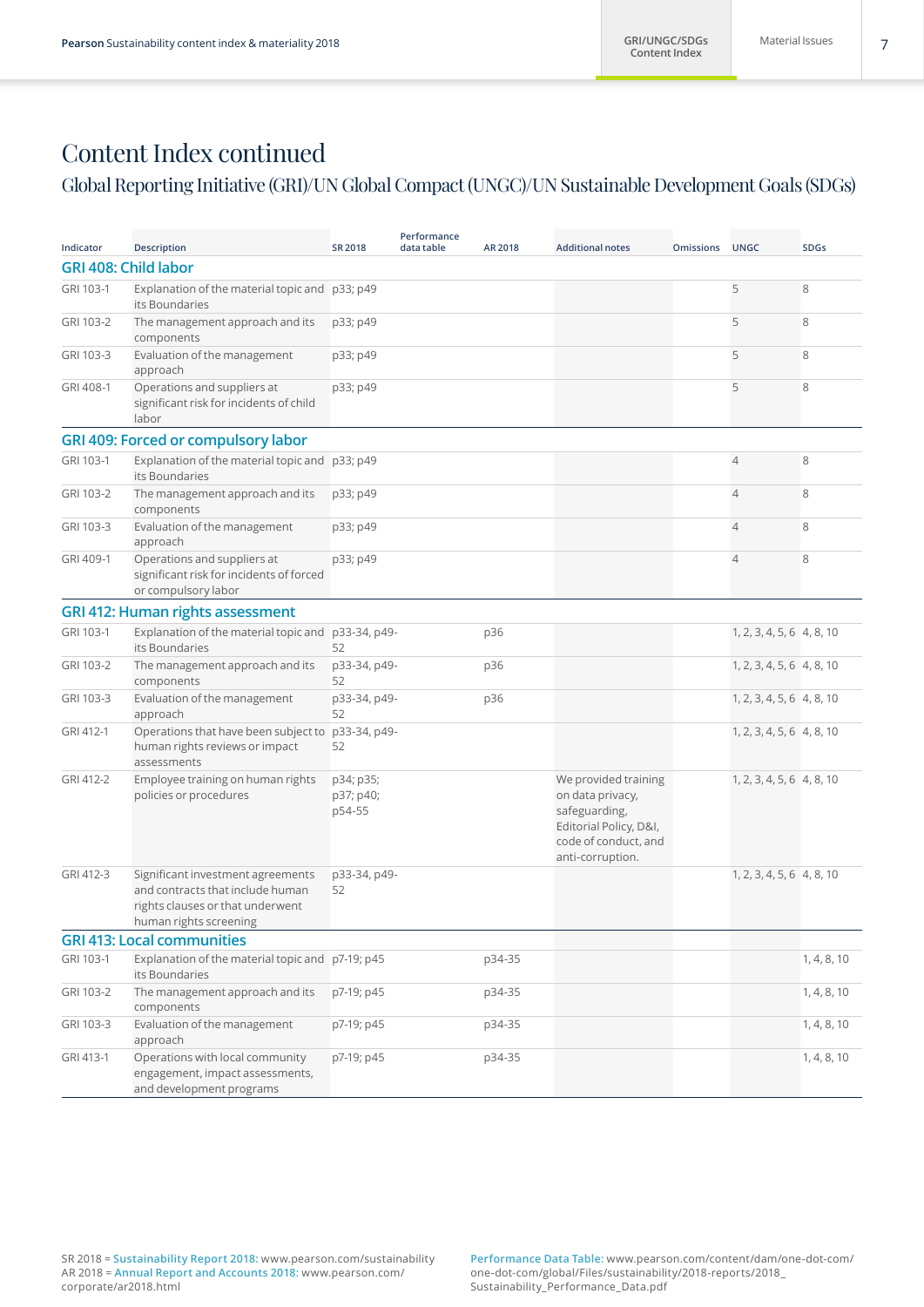### Global Reporting Initiative (GRI)/UN Global Compact (UNGC)/UN Sustainable Development Goals (SDGs)

| Indicator | <b>Description</b>                                                                        | <b>SR 2018</b>               | Performance<br>data table | AR 2018 | <b>Additional notes</b> | <b>Omissions</b> | <b>UNGC</b>               | <b>SDGs</b> |
|-----------|-------------------------------------------------------------------------------------------|------------------------------|---------------------------|---------|-------------------------|------------------|---------------------------|-------------|
|           | <b>GRI 414: Supplier social assessment</b>                                                |                              |                           |         |                         |                  |                           |             |
| GRI 103-1 | Explanation of the material topic and p33-34,<br>its Boundaries                           | p49-52                       |                           |         |                         |                  | 1, 2, 3, 4, 5, 6 4, 8, 10 |             |
| GRI 103-2 | The management approach and its<br>components                                             | p33-34,<br>p49-52            |                           |         |                         |                  | 1, 2, 3, 4, 5, 6 4, 8, 10 |             |
| GRI 103-3 | Evaluation of the management<br>approach                                                  | p33-34,<br>p49-52            |                           |         |                         |                  | 1, 2, 3, 4, 5, 6 4, 8, 10 |             |
| GRI 414-1 | New suppliers that were screened<br>using social criteria                                 | p33-34,<br>p49-52            |                           |         |                         |                  | 1, 2, 3, 4, 5, 6 4, 8, 10 |             |
|           | <b>GRI 415: Public policy</b>                                                             |                              |                           |         |                         |                  |                           |             |
| GRI 103-1 | Explanation of the material topic and p55-56; p58<br>its Boundaries                       |                              |                           | p66     |                         |                  |                           |             |
| GRI 103-2 | The management approach and its<br>components                                             | p55-56; p58                  |                           | p66     |                         |                  |                           |             |
| GRI 103-3 | Evaluation of the management<br>approach                                                  | p55-56; p58                  |                           | p66     |                         |                  |                           |             |
| GRI 415-1 | Political contributions                                                                   | p55-56; p58                  |                           |         |                         |                  |                           |             |
|           | <b>GRI 416: Customer health and safety</b>                                                |                              |                           |         |                         |                  |                           |             |
| GRI 103-1 | Explanation of the material topic and<br>its Boundaries                                   | p33-34; p34-<br>34; p35; p37 |                           |         |                         |                  | 1, 2                      |             |
| GRI 103-2 | The management approach and its<br>components                                             | p33-34; p34-<br>34; p35; p37 |                           |         |                         |                  | 1, 2                      |             |
| GRI 103-3 | Evaluation of the management<br>approach                                                  | p33-34; p34-<br>34; p35; p37 |                           |         |                         |                  | 1, 2                      |             |
| GRI 416-1 | Assessment of the health and safety<br>impacts of product and service<br>categories       | p33-34; p34-<br>34; p35; p37 |                           |         |                         |                  | 1, 2                      |             |
|           | <b>GRI 417: Marketing and labeling</b>                                                    |                              |                           |         |                         |                  |                           |             |
| GRI 103-1 | Explanation of the material topic and p37<br>its Boundaries                               |                              |                           |         |                         |                  | 1, 2                      |             |
| GRI 103-2 | The management approach and its<br>components                                             | p37                          |                           |         |                         |                  | 1, 2                      |             |
| GRI 103-3 | Evaluation of the management<br>approach                                                  | p37                          |                           |         |                         |                  | 1, 2                      |             |
| GRI 417-1 | Requirements for product and<br>service information and labeling                          | p37                          |                           |         |                         |                  | 1, 2                      |             |
| GRI 417-2 | Incidents of non-compliance<br>concerning product and service<br>information and labeling | p37                          |                           |         |                         |                  | 1, 2                      |             |
|           | <b>GRI 418: Customer privacy</b>                                                          |                              |                           |         |                         |                  |                           |             |
| GRI 103-1 | Explanation of the material topic and p34-35<br>its Boundaries                            |                              |                           | p72     |                         |                  | 1, 2                      |             |
| GRI 103-2 | The management approach and its<br>components                                             | p34-35                       |                           | p72     |                         |                  | 1, 2                      |             |
| GRI 103-3 | Evaluation of the management<br>approach                                                  | p34-35                       |                           | p72     |                         |                  | 1, 2                      |             |
|           |                                                                                           |                              |                           |         |                         |                  |                           |             |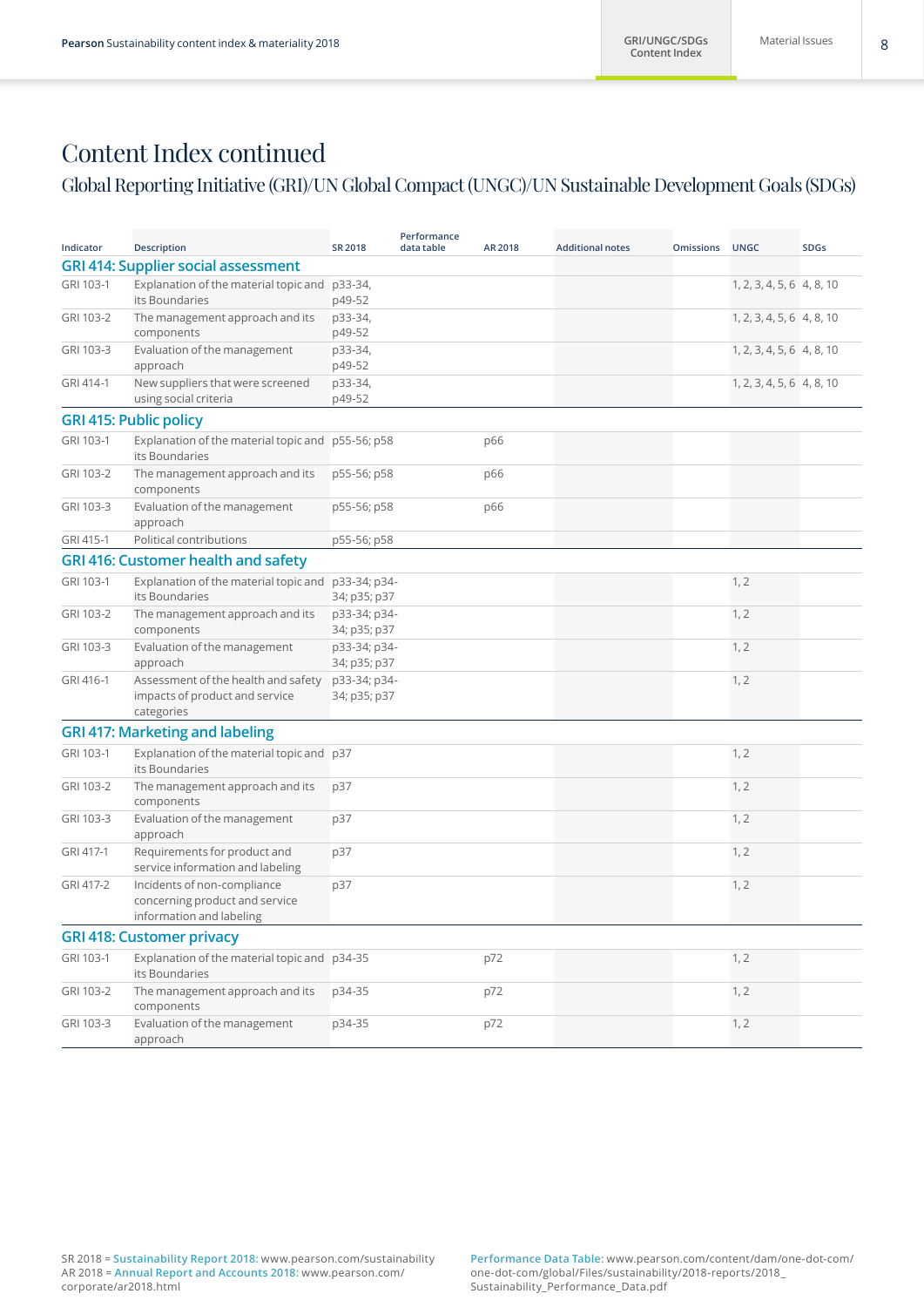# Material Issues

With our 2020 Sustainability Plan and approach to reporting, we focus on the issues that matter most to our business, our learners, and all of our stakeholders (see p59-60 for more about our stakeholders).

We undertook a comprehensive materiality assessment in 2015, following best practice outlined by the international reporting standard, the Global Reporting Initiative (GRI).

Based on consultation and an analysis of the areas that are most important to our stakeholders, we identified a shortlist of 19 issues that are most relevant to the sustainability of our business. Through further consultation with senior leaders at Pearson, we narrowed these down to nine issues we believe are most material at this time.

#### **To determine materiality, we took into account:**

The degree of influence and immediacy of opportunity we have to tackle the issues

- The risk posed to our business, considering what steps we are already taking to address the issues
- The relative impact of the issues on maintaining or building our reputation and business success.

Following the 2015 process, we made minor adjustments to our material issues in 2016 to reflect input from our stakeholders. We continuously evaluate the relevance of our material issues and we refresh our analysis when appropriate.

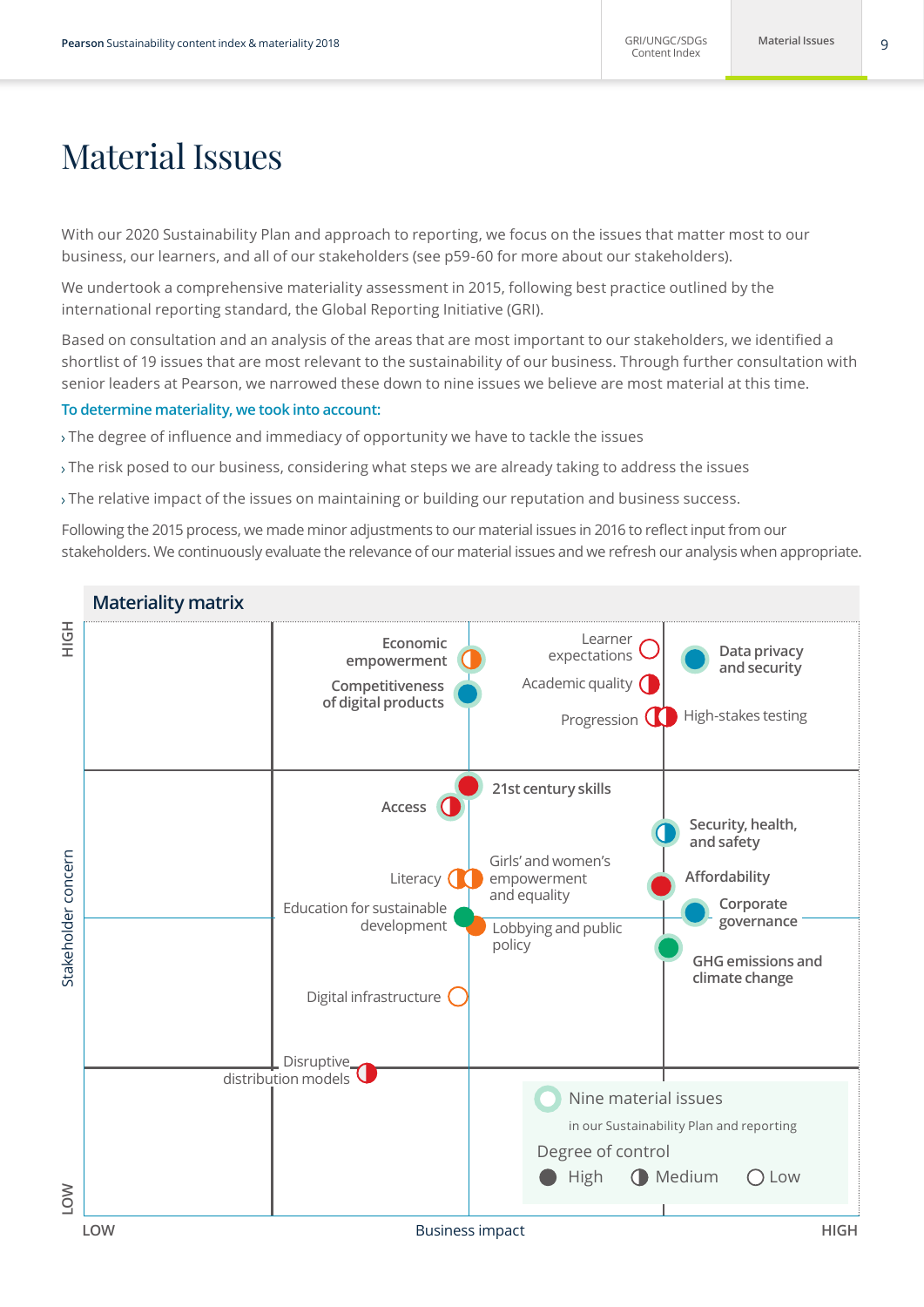# Material Issues continued

### **Our material issues are broken into four categories:**

### **Corporate functions**

#### **Competitiveness of digital products**

The potential impact on the business and learners if digital products are not perceived to be, or experienced as, leading in applicability, convenience, price, or other elements of overall competitiveness and functionality.

#### **Data privacy and security**

Ensuring personal information about our customers and learners is kept safe and secure, with appropriate systems and procedures in place to prevent privacy breaches and information loss.

### **Security, health, and safety**

Ensuring the safety and security of all employees, learners, and suppliers (including through policies and practice, training, monitoring, and disclosure).

#### **Corporate governance**

Establishing a framework and set of processes promoting ethical conduct, transparency, and accountability to our stakeholders.

#### **Societal issues**

#### **Economic empowerment**

Education is an important source of economic growth. Providing a quality education helps increase learners' earning potential, allowing them to improve their standard of living, and providing an economic value that extends to future generations.

**Education industry**

#### **Access**

Ensuring equitable access to our products for all learners, including those with disabilities and special needs.

#### **Affordability**

Offering products and services that are affordable to different income groups.

#### **21st century skills**

Providing products and services that equip learners with the skills and competencies – such as creativity, entrepreneurship, and critical thinking – needed for success in the 21st century.

**Environmental issues**

#### **GHG emissions and climate change**

Managing and mitigating our greenhouse gas and climate emissions throughout our value chain.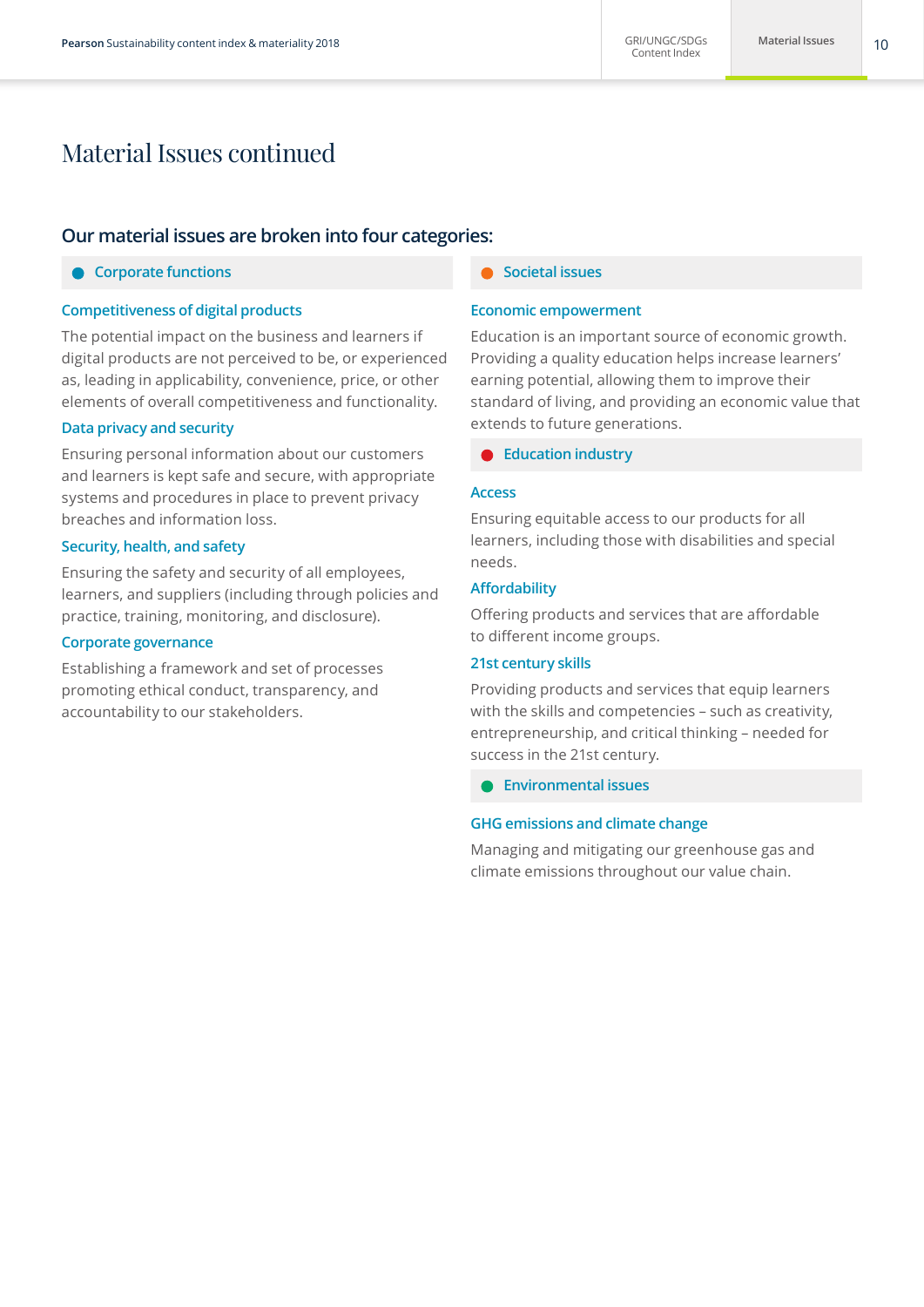# Material Issues continued

The following table provides further detail on how we define our material sustainability issues, where the impact of these issues occurs (inside or outside the organization, or both), and the key stakeholders impacted by the issues.

| Description of material issue                                                 | <b>Boundary</b>                                                                                                                                                                                                             | <b>Key stakeholders</b>                                          | <b>Relevant GRI G4 aspects</b> |
|-------------------------------------------------------------------------------|-----------------------------------------------------------------------------------------------------------------------------------------------------------------------------------------------------------------------------|------------------------------------------------------------------|--------------------------------|
| Data privacy and information security                                         |                                                                                                                                                                                                                             |                                                                  |                                |
| Ensuring personal information about                                           | Impact occurs primarily outside Pearson-                                                                                                                                                                                    | Employees                                                        | Customer privacy               |
|                                                                               | our customers and learners is kept safe failure to protect privacy and security of                                                                                                                                          | Learners                                                         |                                |
| and secure, with appropriate systems<br>and procedures in place to prevent    | data could significantly affect our learners<br>and customers.                                                                                                                                                              | Customers                                                        |                                |
| privacy breaches and information loss.                                        |                                                                                                                                                                                                                             | <b>Business partners</b>                                         |                                |
|                                                                               |                                                                                                                                                                                                                             | Suppliers                                                        |                                |
|                                                                               |                                                                                                                                                                                                                             | International, non-governmental, and non-                        |                                |
|                                                                               |                                                                                                                                                                                                                             | profit organizations                                             |                                |
|                                                                               |                                                                                                                                                                                                                             | Governments and other education agenda-<br>setters               |                                |
|                                                                               |                                                                                                                                                                                                                             | Regulators                                                       |                                |
| <b>Competitiveness of digital products</b>                                    |                                                                                                                                                                                                                             |                                                                  |                                |
| The potential impact on the business                                          | Impact occurs primarily within Pearson                                                                                                                                                                                      | Employees                                                        | Content creation               |
| and learners if digital products are not                                      | as this affects the company's economic                                                                                                                                                                                      | Learners                                                         |                                |
| perceived to be, or experienced as,<br>leading in applicability, convenience, | performance. However, stakeholders<br>outside the organization, including                                                                                                                                                   | Customers                                                        |                                |
| price, or other elements of overall                                           | learners, customers, and suppliers,                                                                                                                                                                                         | Suppliers                                                        |                                |
| competitiveness and functionality.                                            | could indirectly be affected through                                                                                                                                                                                        | <b>Business partners</b>                                         |                                |
|                                                                               | the lack of supply of products.                                                                                                                                                                                             | Shareholders and investors                                       |                                |
| Security, health, and safety                                                  |                                                                                                                                                                                                                             |                                                                  |                                |
| Ensuring the safety and security of                                           | Impact occurs both within and outside                                                                                                                                                                                       | Employees                                                        | Occupational health            |
| all employees, learners, and suppliers                                        | Pearson. Our ability to retain and attract<br>(including through policies and practice, the best people, maintain supply chain<br>effectiveness, and protect our reputation<br>could be affected if we fail in these areas. | Suppliers                                                        | and safety                     |
|                                                                               |                                                                                                                                                                                                                             | Learners                                                         | Training and education         |
| training, monitoring, and disclosure).                                        |                                                                                                                                                                                                                             | Customers                                                        |                                |
|                                                                               |                                                                                                                                                                                                                             | Governments                                                      |                                |
|                                                                               |                                                                                                                                                                                                                             | Regulators                                                       |                                |
| Corporate governance                                                          |                                                                                                                                                                                                                             |                                                                  |                                |
| Establishing a framework and set of                                           | The impact occurs both within and                                                                                                                                                                                           | All our stakeholders                                             | Anti-corruption                |
| processes promoting ethical conduct,                                          | outside our business since the way                                                                                                                                                                                          |                                                                  |                                |
| transparency, and accountability to                                           | we conduct our business affects all                                                                                                                                                                                         |                                                                  |                                |
| our stakeholders.                                                             | our stakeholders - those who work                                                                                                                                                                                           |                                                                  |                                |
|                                                                               | for us, do business with us, and use<br>our products and services.                                                                                                                                                          |                                                                  |                                |
| <b>Economic empowerment</b>                                                   |                                                                                                                                                                                                                             |                                                                  |                                |
| Education is an important source of                                           | Impact occurs primarily outside the                                                                                                                                                                                         | Learners                                                         | Indirect economic              |
| economic growth. Providing a quality                                          | company, both on the lives of learners                                                                                                                                                                                      | Customers                                                        | impacts                        |
| education helps increase learners'                                            | who are able to improve their standard                                                                                                                                                                                      | Governments and other education agenda-                          | Diversity and equal            |
| earning potential, allowing them to<br>improve their standard of living, and  | of living, and on the prosperity of<br>communities and countries.                                                                                                                                                           | setters                                                          | opportunity                    |
| providing an economic value that                                              |                                                                                                                                                                                                                             | International, non-governmental, and non-                        |                                |
| extends to future generations.                                                |                                                                                                                                                                                                                             | profit organizations                                             |                                |
| <b>Accessibility</b>                                                          |                                                                                                                                                                                                                             |                                                                  |                                |
| Ensuring equitable access to                                                  | Impact occurs primarily outside Pearson.                                                                                                                                                                                    | Learners                                                         | Content dissemination          |
| our products for all learners,                                                |                                                                                                                                                                                                                             | Customers                                                        |                                |
| including those with disabilities<br>and special needs.                       |                                                                                                                                                                                                                             | International, non-governmental,<br>and non-profit organizations |                                |